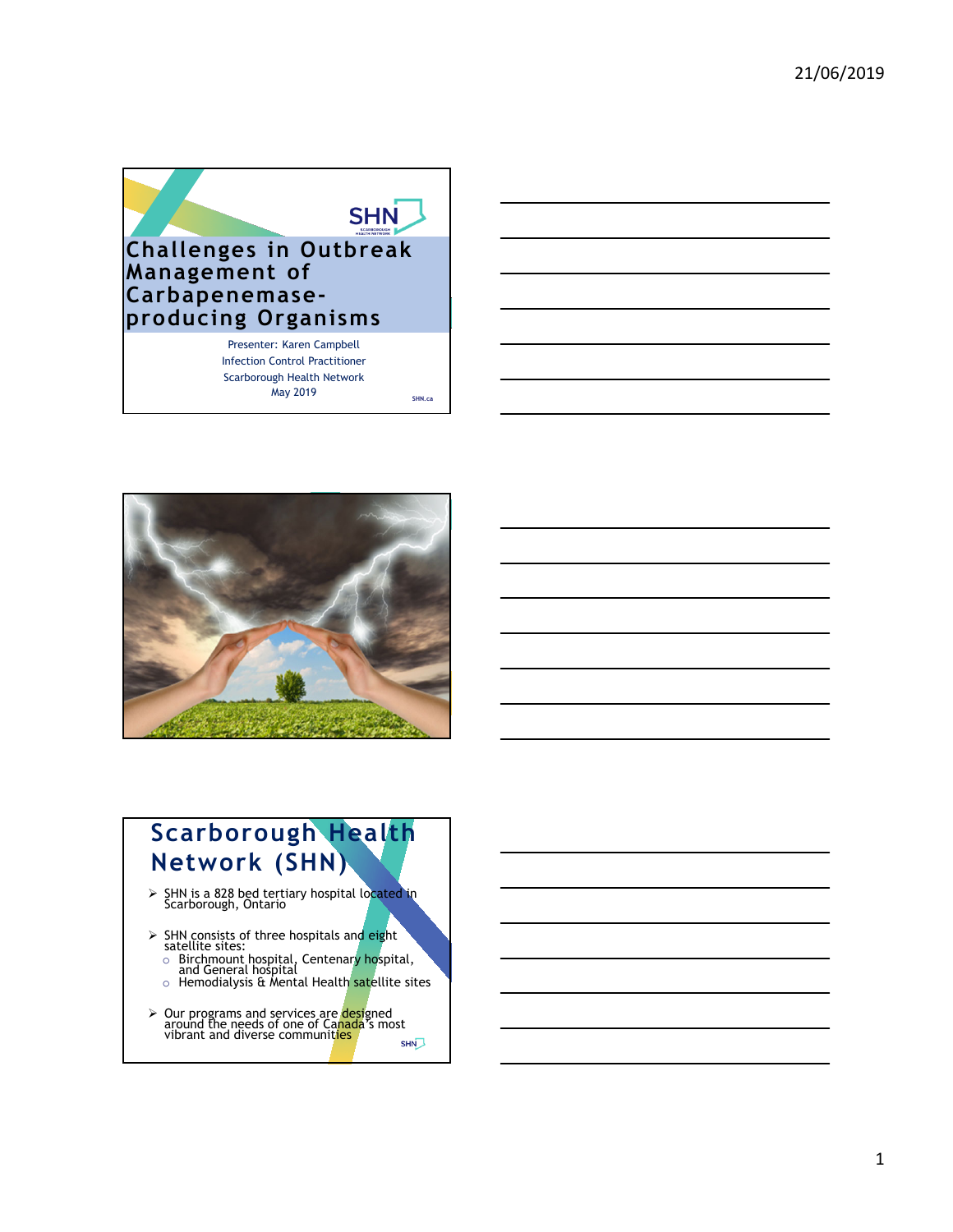

|                                                                                                 |  | $\overline{\phantom{a}}$ |
|-------------------------------------------------------------------------------------------------|--|--------------------------|
|                                                                                                 |  |                          |
|                                                                                                 |  |                          |
| –                                                                                               |  | ——                       |
|                                                                                                 |  |                          |
|                                                                                                 |  |                          |
| _                                                                                               |  |                          |
|                                                                                                 |  |                          |
|                                                                                                 |  |                          |
|                                                                                                 |  |                          |
|                                                                                                 |  |                          |
|                                                                                                 |  |                          |
|                                                                                                 |  |                          |
|                                                                                                 |  |                          |
|                                                                                                 |  |                          |
| the contract of the contract of the contract of the contract of the contract of the contract of |  |                          |

# **CPO Index Case**

- An in-patient was transferred from a ward room of our medicine unit to the ICU for higher level of care
- > The patient had been swabbed for CPO on transfer to ICU as part of a point prevalence being conducted at that time
- *Escherichia coli* OXA 48 gene was identified on a rectal swab

SHN

**SHN** 

 $\triangleright$  Six contacts were identified during the patient's 15 day stay on the medicine unit.

### **Background on the Index Case**

- > No known colonization or infection prior to admission
- $\triangleright$  No travel history in the last 12 months
- $\triangleright$  No known hospitalizations in the last 12 months
- $\triangleright$  No known history of carbapenem use
- $\triangleright$  No known exposure to CPO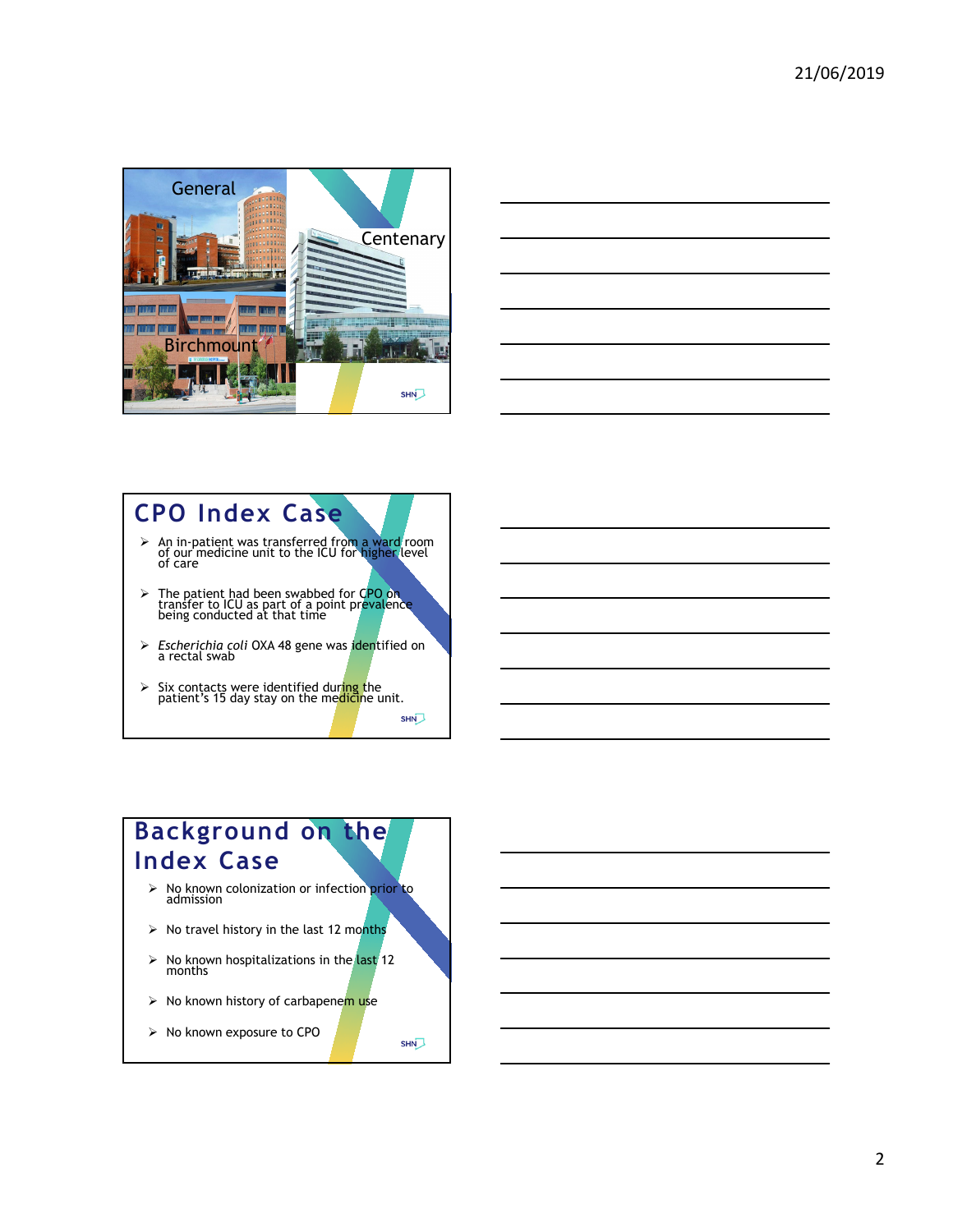# **Initial Control Measures** Additional cleaning of common areas and high-touch surfaces > Dedicated patient equipment to isolated<br>patients  $\triangleright$  Staff education  $\triangleright$  Increased hand hygiene and multi-use patient equipment audits ► Contact tracing and a CPO point prevalence was performed

#### **2nd Case Finding**  $\triangleright$  An additional patient was identified with *Escherichia coli* OXA 48 gene  $\circ$  Patient was a roommate of the index case o Patient had a negative result on admission to the hospital

 $\triangleright$  Both the index case and 2<sup>nd</sup> case were genotyped by Pulsed-Field Gel Electrophoresis (PFGE)

SHN

SHN

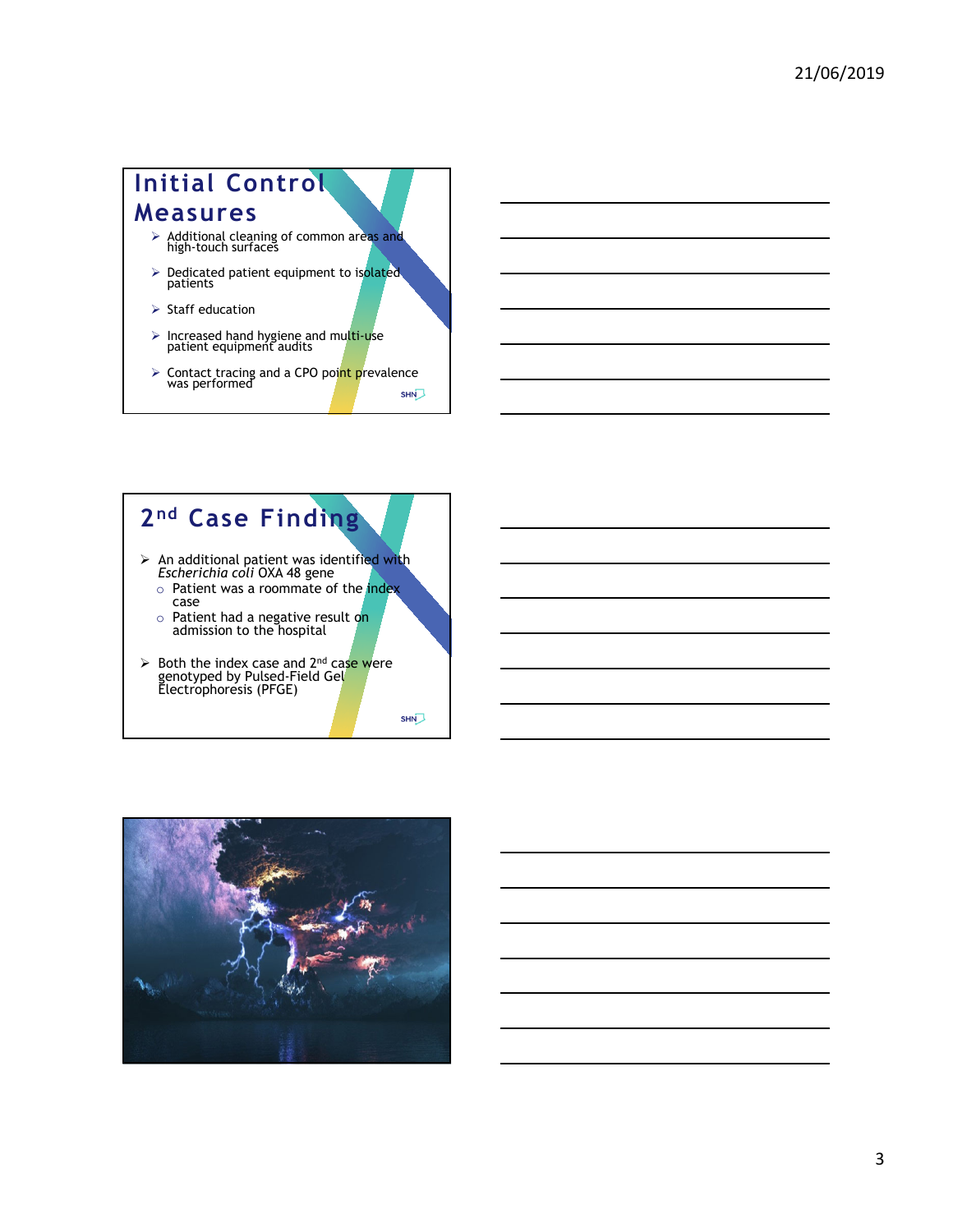

## **Mandatory reporting**

- New regulations for reporting CPE cases and outbreaks in Ontario as of May 2018 (MOHLTC)
- $\triangleright$  Suspected outbreak in a health care facility:
	- Two or more patients with CPE with the same carbapenemase (not known to be colonized or infected or infected or the same ward/unit(s) in a three-month period. Or
	-
	- o Three or more patients with CPE with the same carbapenemase (not known to b<mark>e co</mark>lonized or<br>infected prior or upon admissio<mark>n) ar</mark>e reported at<br>the same health care facility o<mark>r insti</mark>tution in a<br>three-month period.

### **Outbreak Control Measures**

- $\triangleright$  Terminal cleaning and sink cleaning performed in all patient rooms
- $\triangleright$  Additional cleaning of all shared patient equipment
- ► Point prevalence screens were conducted weekly on the unit for 3 weeks
- > Sink where the confirmed case was<br>identified was cultured for CPO **SHN**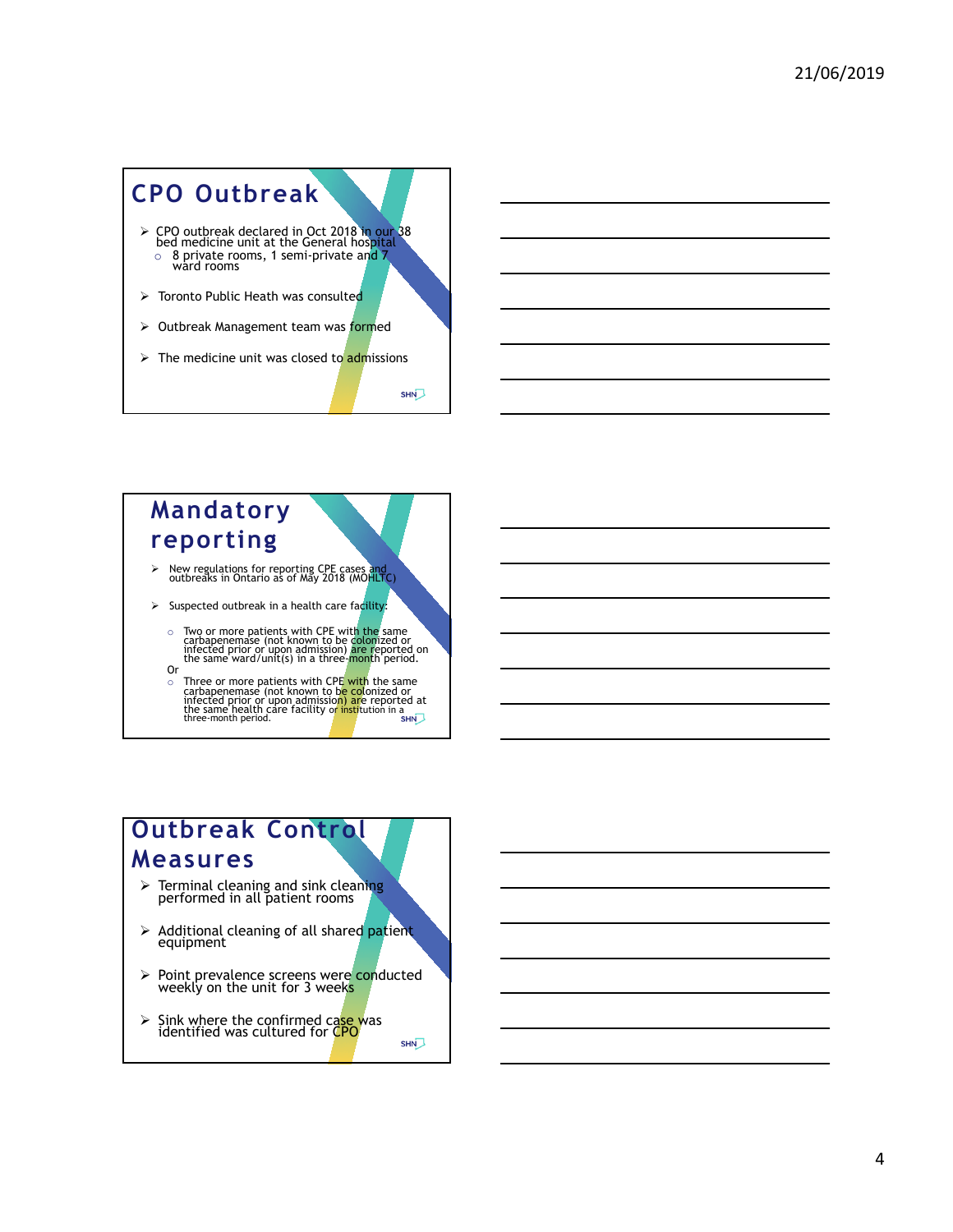





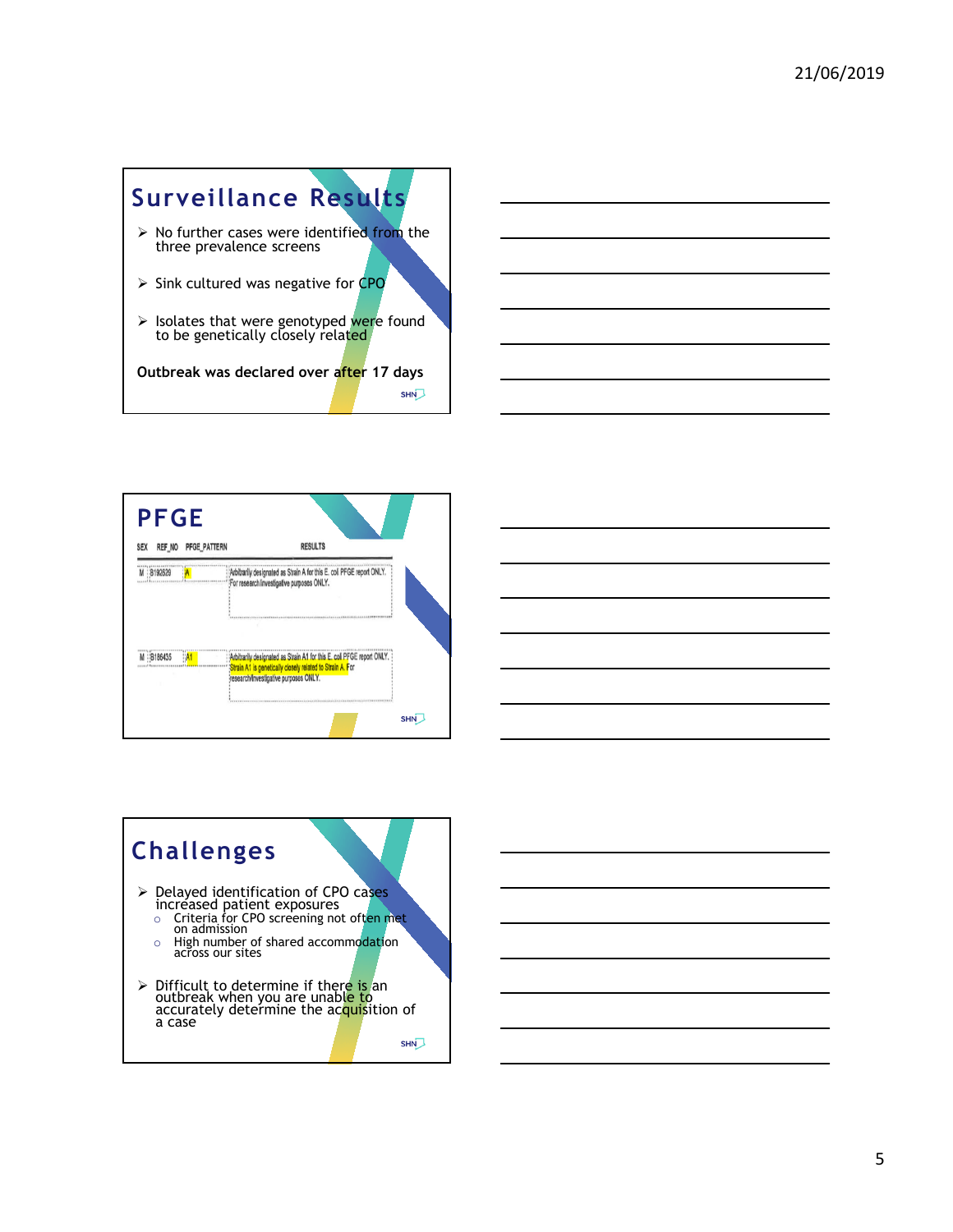





6